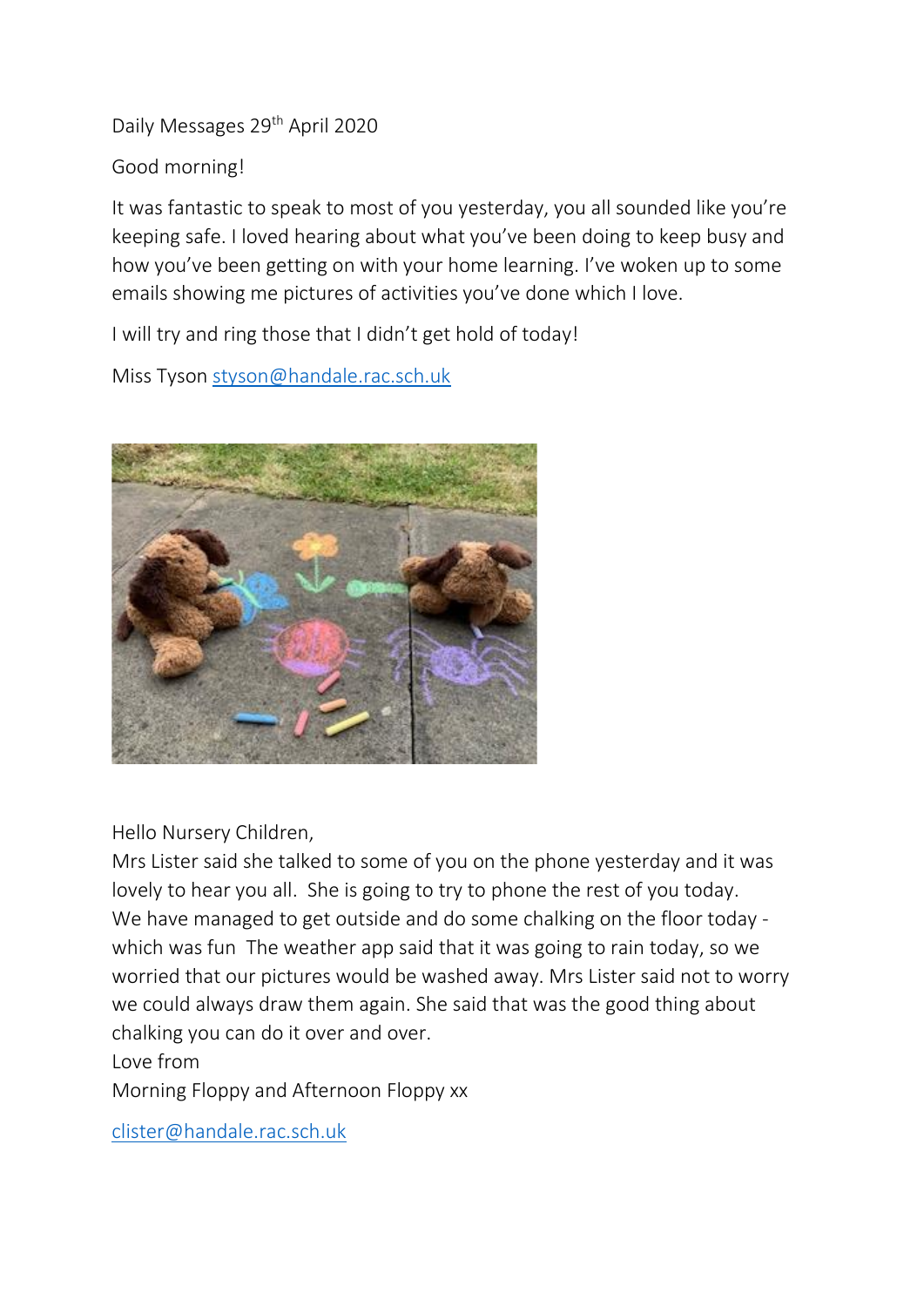Good morning Year 1,

How are you? I'm so happy to have been sent some fabulous pictures to show me how you are and what you're doing. It's wonderful to see you so please keep sending them! I've had a busy few days, doing work and being really active. Today will be a more relaxed day. I've got some clothes that need sewing, so I'm going to work on those. I find that relaxing. Have you ever done sewing before? Many years ago, in Year 1, I taught sewing to the children and they loved it. One child brought his grandad's sewing tin to school to work with. It was brilliant. I would like to do that again.

I hope you are all working on your reading every day. You're all amazing readers and I miss our reciprocal reading sessions. Maybe you could have your own reciprocal reading sessions at home.

Take care and stay safe,

Love

Miss Khanam xx [rkhanam@handale.rac.sch.uk](mailto:rkhanam@handale.rac.sch.uk)

## Hello Reception Children

Hope you are all working hard and having some lovely family time with everyone in your house. I received some lovely photographs yesterday of all your hard work. Thank you so much to everyone who sent me the photographs it was such a lovely surprise and made my day.

Today I am going to do some phonic planning so when we get back to school we have lots of fun phonics to look forward to. So today make sure you do phonics homework. Look at the list of spellings that are in your pack. Choose at least ten to have a go at spelling – no cheating! Then choose one or two and make up a sentence to write. Remember say your sentence at least four times or until you know it really well. Also think about the three things you need to write a sentence – capital letter, spaces and full stop.

Take care of yourself and keep safe With Love Mrs Skirving xx [eskirving@handale.rac.sch.uk](mailto:eskirving@handale.rac.sch.uk)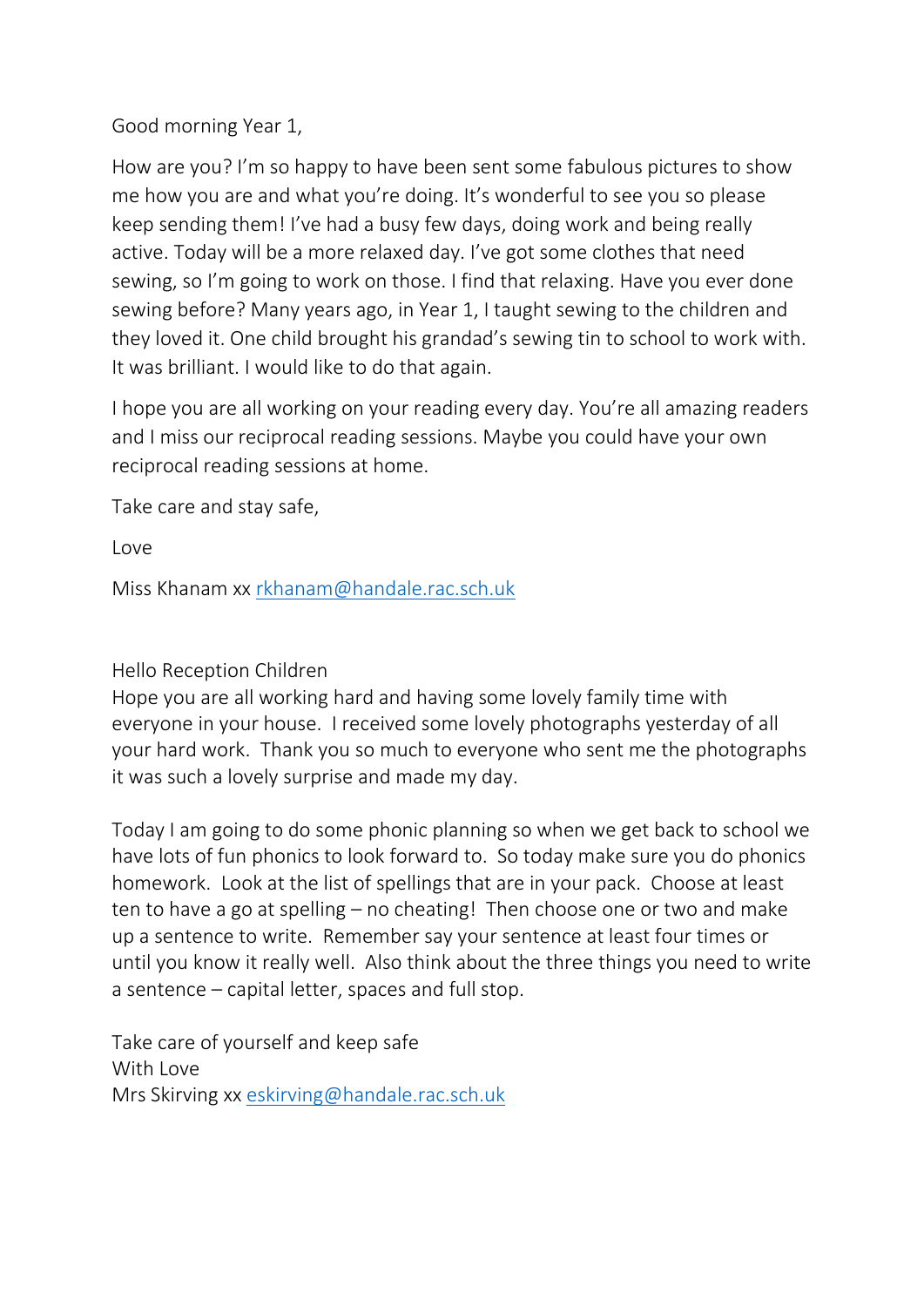Hello Year 6

I have spoken to a lot of you today which has been lovely. It's good to catch up. I will keep this short because I have spoken to you but just in case I didn't manage to get in touch then send me an email and update me on how things are. It is very pleasing to hear how hard you are working on your packs and I guarantee the work that you put in will pay you back. I will repeat don't struggle and tell you all that I miss you and look forward to the day we are back in the classroom.

Stay very safe all of you. Mr Emmerson [pemmerson@handale.rac.sch.uk](mailto:pemmerson@handale.rac.sch.uk)

Hi Year 3

The sun has disappeared and it is a bit colder but I have still managed to get out for my daily exercise this morning. This afternoon, I am going to watch a film with my daughters. Have you watched any good films recently? You could write a review or a letter to a friend to recommend it.

I received some lovely pictures from Elliot yesterday. He has certainly been busy and it sounds like the rest of you have been too. I know I say this every day, but I really do love to see what you have all been achieving at home so please continue to email me.

If I didn't manage to speak to you yesterday, don't worry, I will try again before the end of the week.

Mrs Porter

[rporter@handale.rac.sch.uk](mailto:rporter@handale.rac.sch.uk)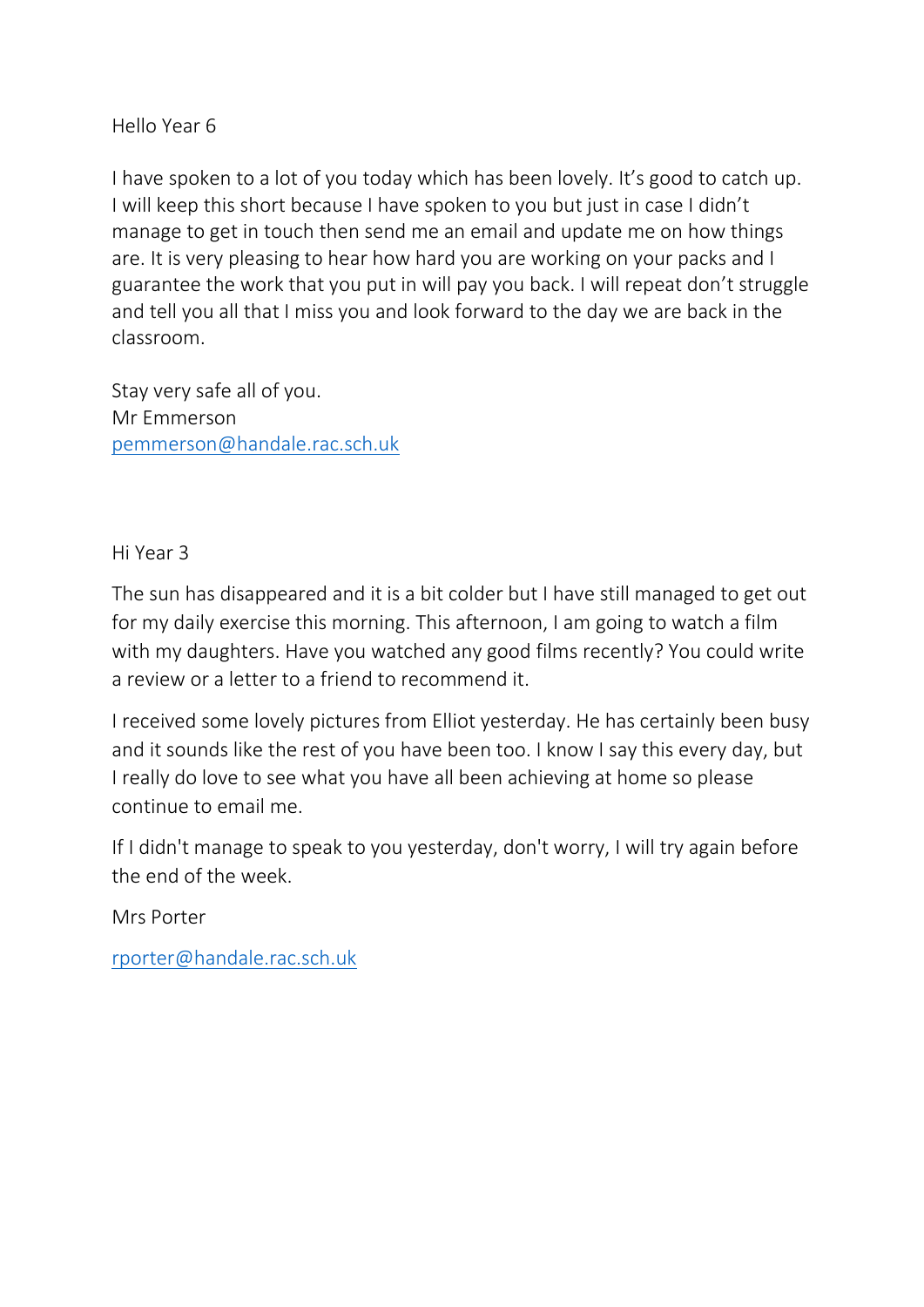Hello Year 2,

It has been lovely speaking to some more of you today on the phone and I am pleased to hear what wonderful things you have been doing. I have been very busy at work again today, Mrs Blakeley and I are getting lots of jobs done ready for you all coming back.

All the teachers are busy planning some exciting topics and activities which I know you will all love. We are all missing you all so much and we really can't wait for you to be back in school – it isn't the same without you.

Tonight when I get home, I am going to try and go out for a nice walk. I have been so busy working, I have stopped doing my daily exercise, which is very naughty.

Yesterday, I joined a spelling hive group with Owen, Elise and Brogan, it was so much fun but unfortunately I wasn't a very quick speller and it took me twenty minutes before I could beat them. I didn't realise spelling shed was so much fun, now I know why you all enjoy it so much.

Please keep sending me work, you have all been very quiet today.

Miss Price xx [rprice@handale.rac.sch.uk](mailto:rprice@handale.rac.sch.uk)

Hello Year 5,

I hope this message finds you well. I've had a very chilled out day today- I'm starting to run out of jobs to do around the house and the dog runs and hides when I tell him we're going for yet another walk.

However, I have found a really interesting channel on YouTube that I'm planning to follow: Circle Line Art School. I think I'm going to crack out the old art supplies and get creative- they show you how to draw objects and landscapes from different perspectives, in order to make them look as real as possible. Circle Line Art School- check them out and if you do get creative, email some pictures across of what you've accomplished.

Stay safe, Mr Bell

[lbell@handale.rac.sch.uk](mailto:lbell@handale.rac.sch.uk)